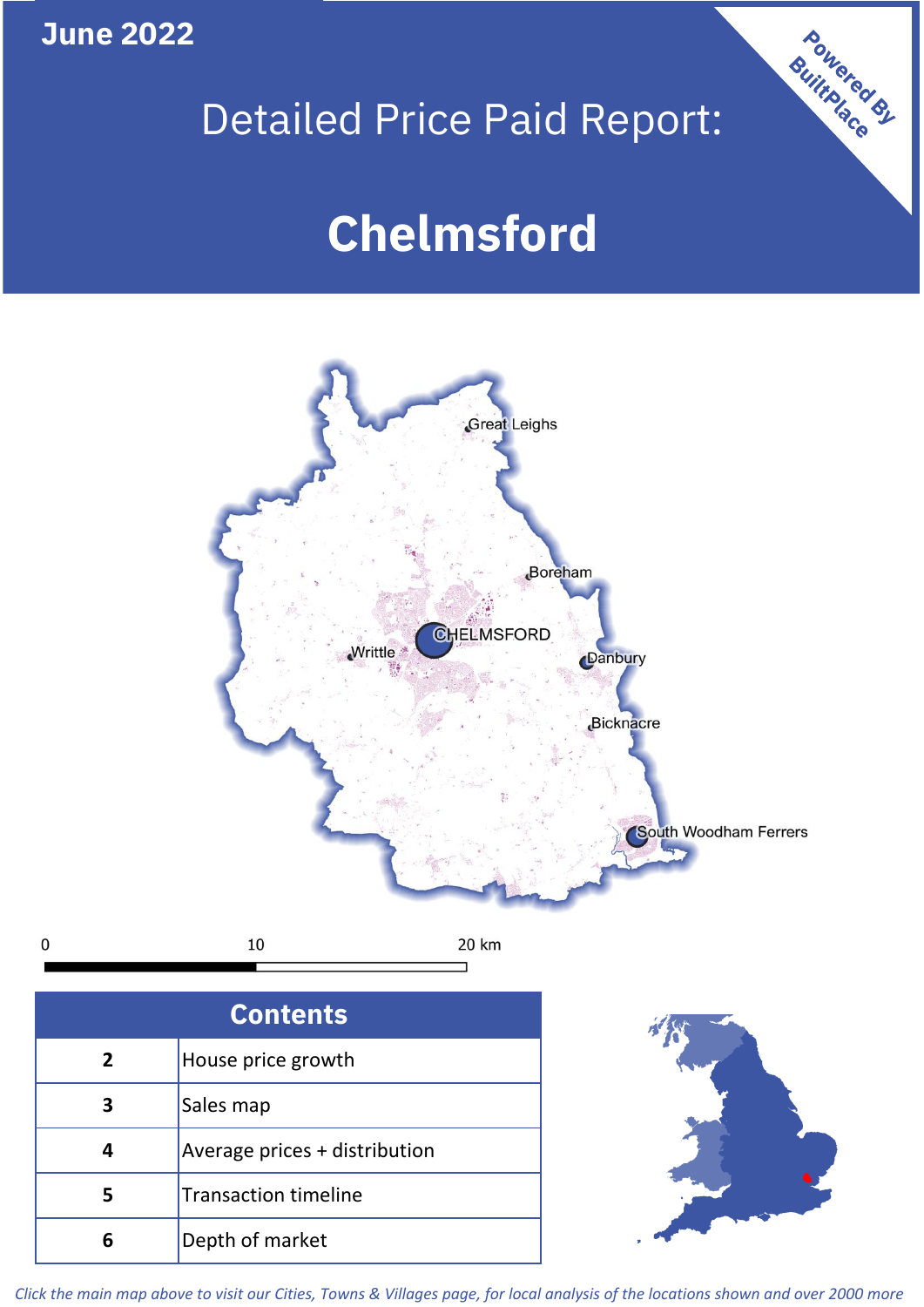### **Headline Data**

|                     | <b>Current level</b> | 3 month  | <b>Annual</b> | 5 year  | 10 year |
|---------------------|----------------------|----------|---------------|---------|---------|
| <b>House prices</b> | £385,095             | 3.8%     | 10.2%         | 17.4%   | 76.1%   |
| <b>Transactions</b> | 2,912                | $-14.6%$ | 14.3%         | $-9.9%$ | 25.6%   |

# **House Price Growth (April 2022 data)**

#### *Annual Change in House Prices*



House prices in Chelmsford grew by 10.2% in the 12 months to April 2022 (based on 3-month smoothed data). By comparison national house prices grew by 10.7% and prices in the East of England grew by 11.6% over the same period.

Chelmsford house prices are now 61.8% above their previous peak in 2007, compared to +64.9% for the East of England and +52.9% across England.



#### *Year-To-Date Change in House Prices, December to April*

Local prices have grown by 4.9% in 2022 so far, compared to growth of 1.6% over the same period last year.

#### *Source: OS OpenData; UK House Price Index (Contains HM Land Registry data © Crown copyright)*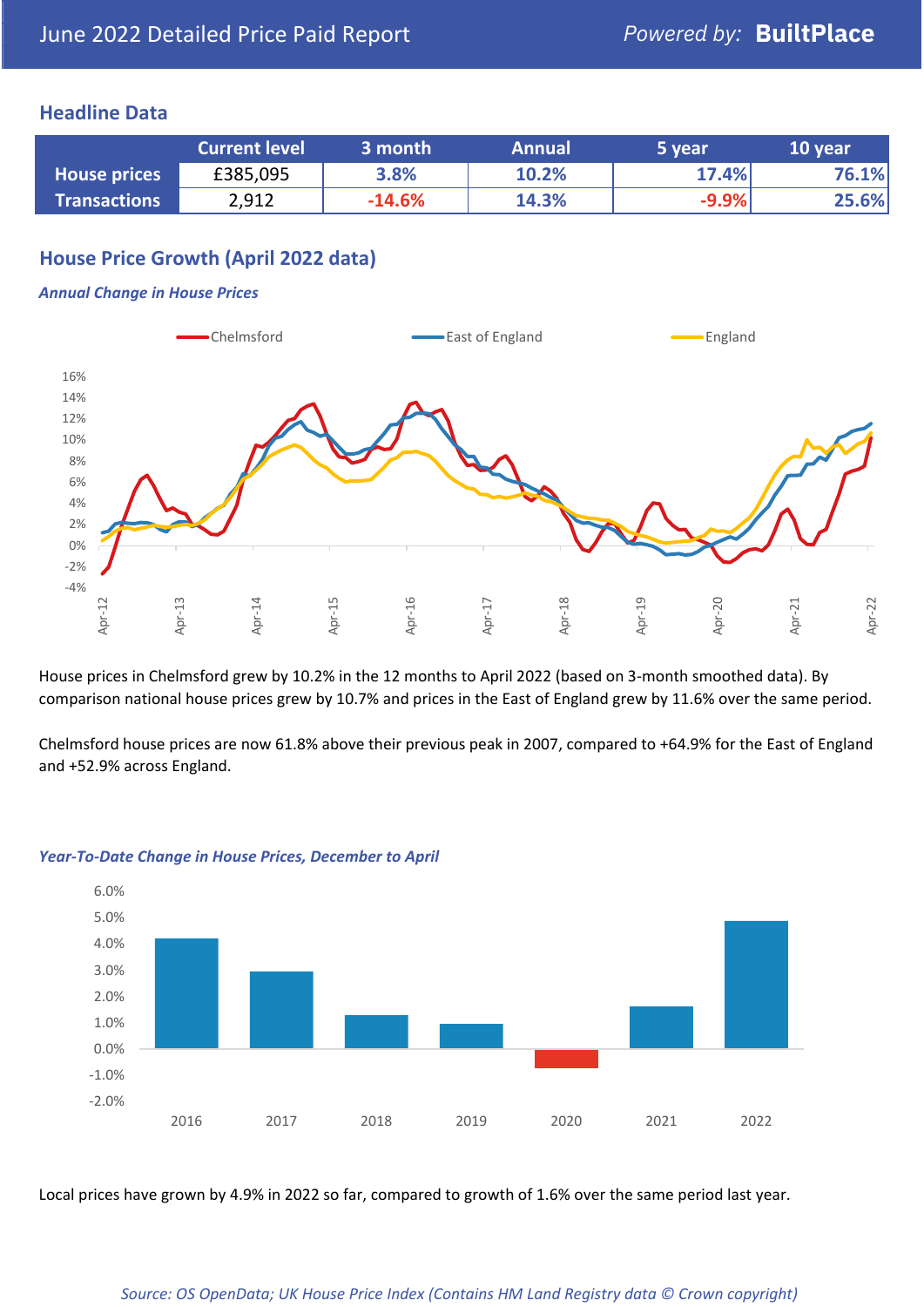# **House Price Map**

#### *12 months to April 2022*



*Each point is one postcode, coloured by the average value relative to all sales in this local authority (price bands are LA-specific quintiles).*

# **Map Key**

| Min      | Max      |                            |
|----------|----------|----------------------------|
| Up to    | £257,000 | 1st quintile / lowest 20%  |
| £257,000 | £335,000 | 2nd quintile               |
| £335,000 | £405,000 | 3rd quintile               |
| £405,000 | £535,000 | 4th quintile               |
| £535,000 | and over | 5th quintile / highest 20% |

#### *Source: OS OpenData; UK House Price Index (Contains HM Land Registry data © Crown copyright)*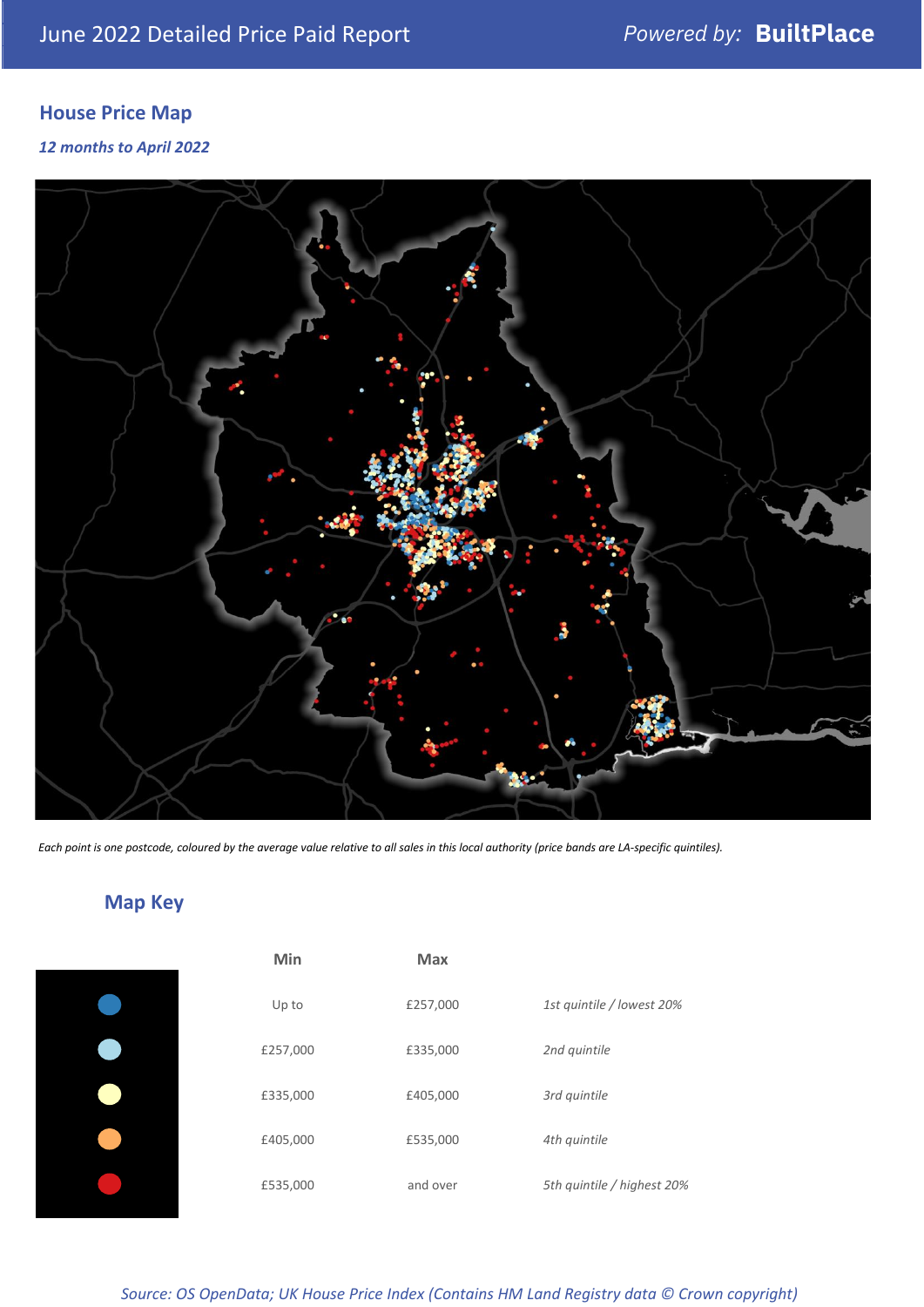# **Average House Price by Property Type**

#### *12 months to April 2022*



|                 | <b>New</b> | <b>Second hand</b> |  |
|-----------------|------------|--------------------|--|
| <b>Flat</b>     | £277,332   | £211,198           |  |
| <b>Terraced</b> | £563,331   | £337,602           |  |
| Semi-detached   | £450,250   | £417,608           |  |
| <b>Detached</b> | £567,646   | £647,666           |  |

## **House Price Distribution by Year**

*All properties, by price band and calendar year (2020 = year to date)*

|                    | 1997 | 2002 | 2007 | 2012 | 2017 | 2019 | 2020 |
|--------------------|------|------|------|------|------|------|------|
| <b>Under £100k</b> | 78%  | 18%  | 2%   | 3%   | 1%   | 0%   | 1%   |
| £100-200k          | 19%  | 58%  | 38%  | 38%  | 12%  | 9%   | 12%  |
| E200-300k          | 2%   | 16%  | 39%  | 36%  | 28%  | 18%  | 17%  |
| £300-400k          | 0%   | 5%   | 12%  | 13%  | 28%  | 31%  | 31%  |
| £400-500k          | 0%   | 2%   | 5%   | 6%   | 13%  | 17%  | 17%  |
| £500k-1m           | 0%   | 1%   | 4%   | 5%   | 17%  | 22%  | 20%  |
| £1-2m              | 0%   | 0%   | 0%   | 0%   | 1%   | 2%   | 3%   |
| <b>Over £2m</b>    | 0%   | 0%   | 0%   | 0%   | 0%   | 0%   | 0%   |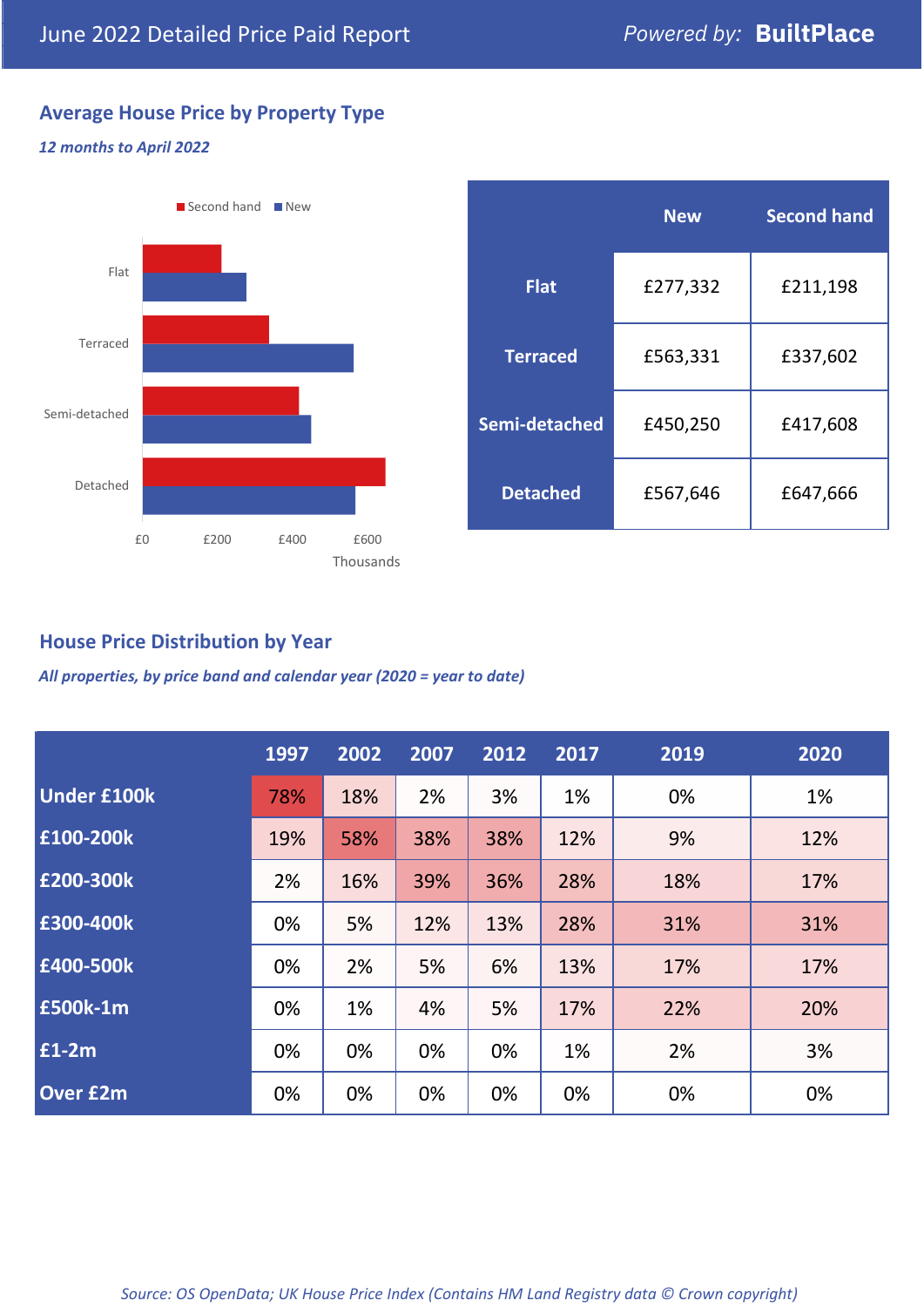# **Transactions (February 2022 data)**

*Annual Transactions, Indexed (2001-05 average = 100)*



There were 2,912 transactions in Chelmsford during the 12 months to February 2022. This is 73% of the average from 2001-05 and suggests activity is below pre-downturn levels.

Transactions in Chelmsford have fallen by 9.2% since 2014, compared to changes of -11.5% for East of England and -7.7% for England.



#### *Cash and New Build Sales as % of Total, by Year*

*Note: The data on this page EXCLUDES transactions identified as transfers under a power of sale/repossessions, buy-to-lets (where they can be identified by a mortgage), and transfers to non-private individuals - i.e. it comprises only Land Registry 'A' data.*